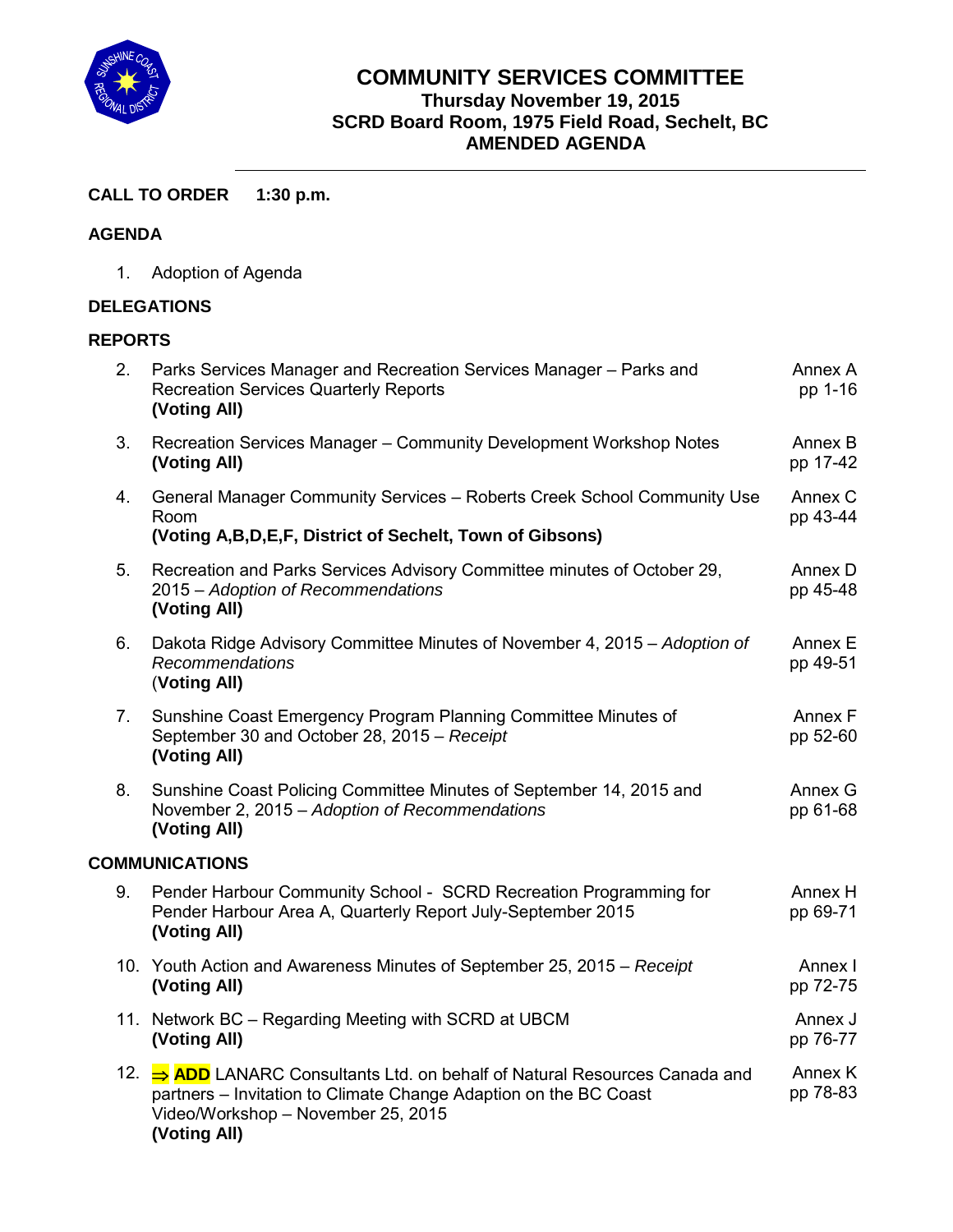#### **NEW BUSINESS**

**IN CAMERA**

**ADJOURNMENT**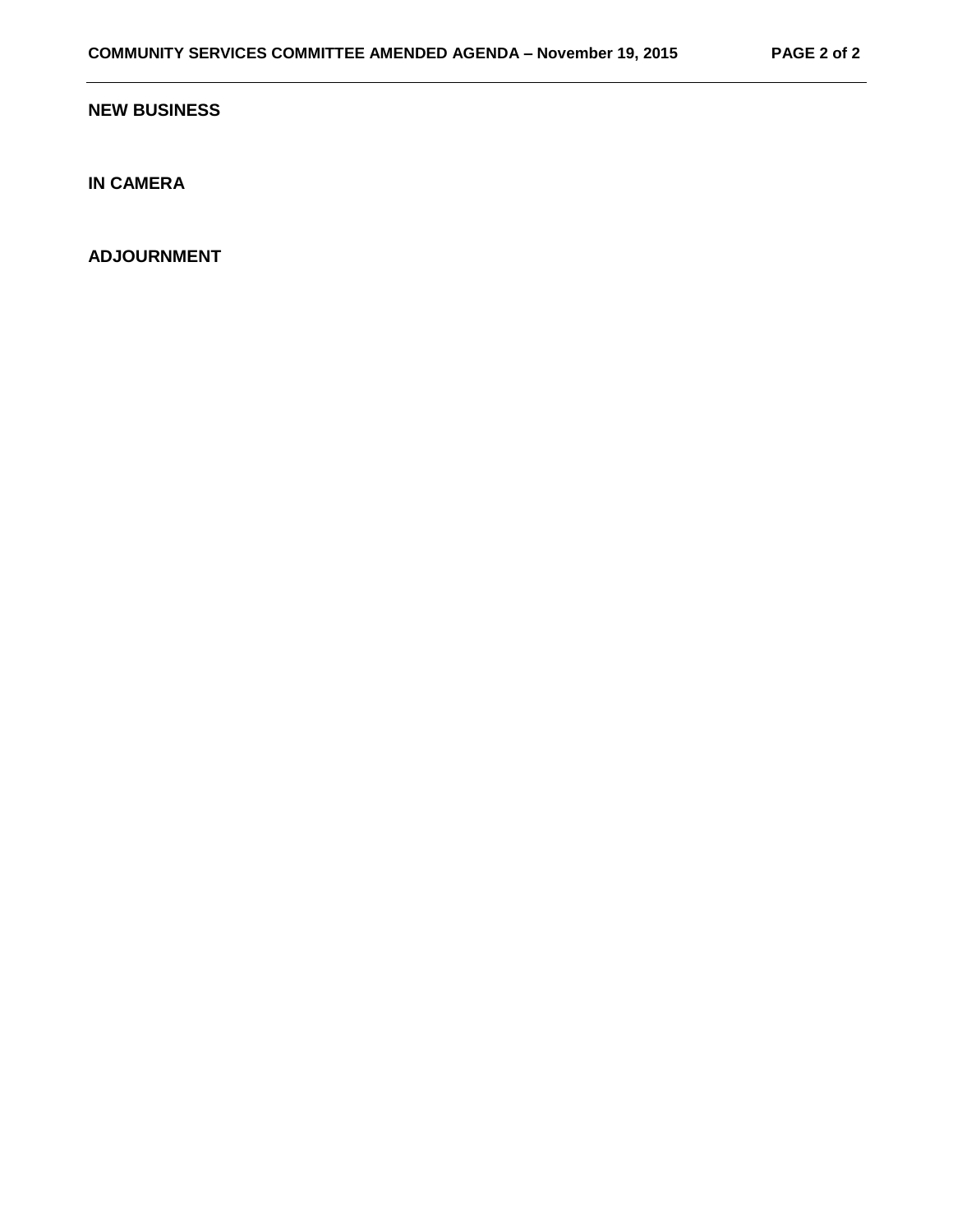### Janette Loveys

| Subject:<br>Location:                  | Invitation to Climate Change Adaptation on the BC Coast - Video/Workshop Series -<br><b>SUNSHINE COAST</b><br>Lower Level, Gibsons Public Market, 473 Gower Point Road, Gibsons, BC |                                         |  |
|----------------------------------------|-------------------------------------------------------------------------------------------------------------------------------------------------------------------------------------|-----------------------------------------|--|
| Start:<br>End:<br><b>Show Time As:</b> | Wed 11/25/2015 9:00 AM<br>Wed 11/25/2015 4:30 PM<br>Tentative                                                                                                                       | RECEIVED                                |  |
| Recurrence:                            | (none)                                                                                                                                                                              | <b>NOW 13 2015</b>                      |  |
| Organizer:                             | Falconer, Kristen                                                                                                                                                                   | <b>CHIEF ADMINISTRATIVE</b><br>身にいつ てにわ |  |

## David Reid, Principal and Landscape Architect of LANARC Consultants Ltd., invites you, on behalf of Natural Resources Canada and partners, to the:

# Climate Change Adaptation on the BC Coast VideolWorkshop Series

WHAT? Sunshine Coast Workshop

WHEN? Wednesday, November  $25<sup>th</sup>$  from 9:00am to 4:30pm (light lunch will be provided)

WHERE? Lower Level, Gibsons Public Market, 473 Gower Point Road, Gibsons, BC Google Maps

This is <sup>a</sup> collaborative project with representatives from NRCAN, BC Ministry of Environment, Climate Change Secretariat, Regional District of Nanaimo, City of Nanaimo, Capital Regional District, Metro Vancouver, City of Burnaby, City of Vancouver, Golder Associates Ltd., and LANARC Consultants Ltd. that will focus on providing practical and accessible approaches to Climate Change Adaptation in community development.

This interactive workshop will be an opportunity to:

- Discuss climate change adaptation issues, particularly related to sea-level rise, localized seasonal drought (Gulf Islands and South Vancouver Island), and stormwater (rainwater) management, as well as explore possibilities for solutions;
- Learn about valuable resources and practical best management practices through evolving video modules that aid workshop participants in planning and implementing adaptation solutions in their local communities;
- Review and comment on 'rough-cut' videos; and
- Share on camera stories related to climate change risks or adaptation including the sharing of problems and success stories from your knowledge and experience.

<sup>A</sup> series of high-quality video shorts will be refined through the workshops, your input, and your 'on camera' statements. We encourage you to share your stories about climate change risk and

1 78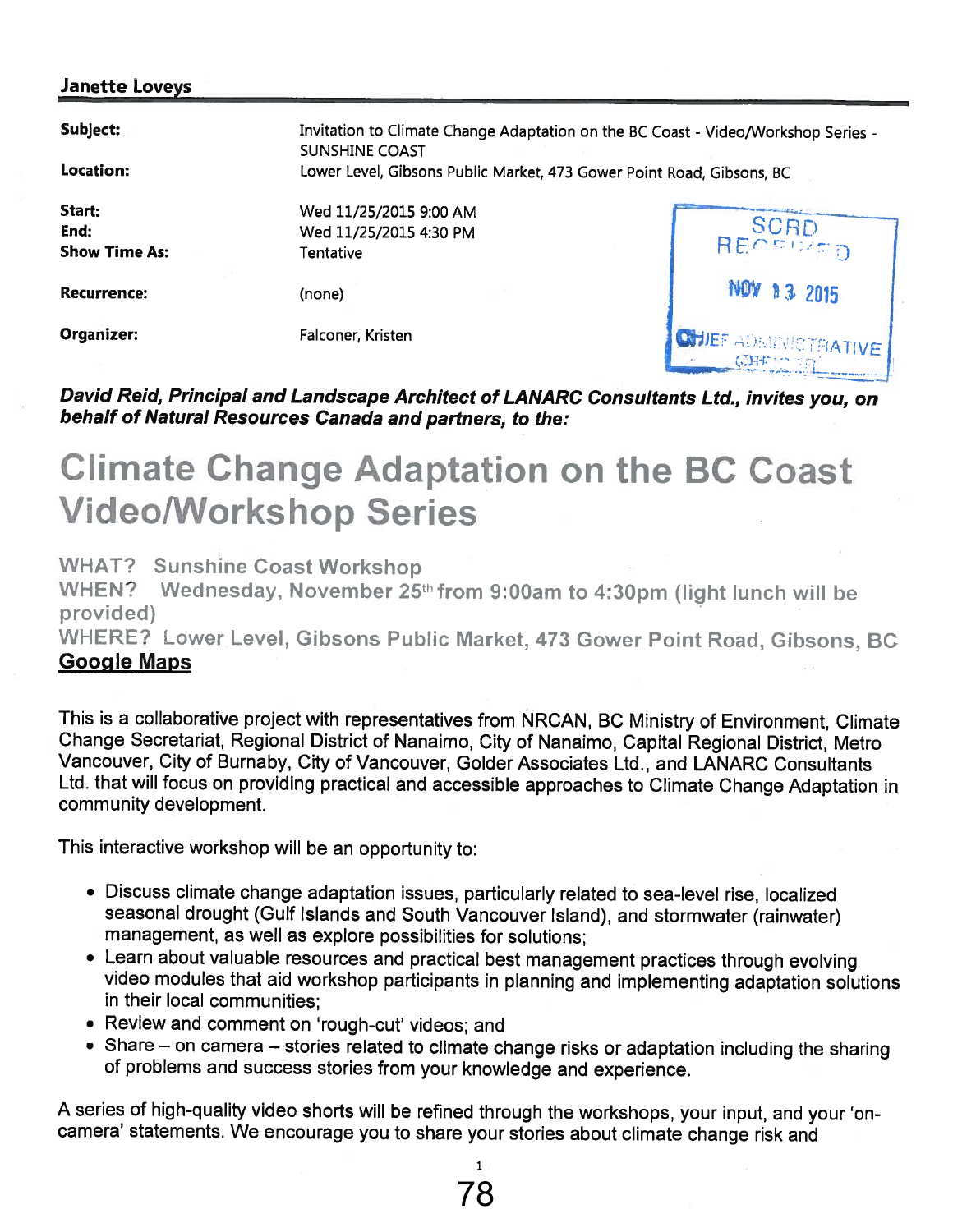adaptation. Your video statements about preparing for climate change will be important to motivate action in the public and private sector, NGOs, First Nations, and the genera<sup>l</sup> public.

Please find the attached Workshop Summary and Agenda that provides an overview of the workshop and detailed information on the key topics.  $\bar{A}$  sign-up list for participating in the video sessions is also attached.

Please confirm your attendance by accepting this meeting invite by end of day November 23rd to reserve your seat. You are welcome to attend for the entire event or par<sup>t</sup> of the day. If you are unable to attend this event, kindly forward this invitation to an individual who can represen<sup>t</sup> you.

If there are any questions or comments about the project, <sup>p</sup>lease contact Kristen Falconer at 604- 296-6804 or Kristen Falconer@golder.com.

We look forward to creating multimedia products together that will move climate change adaptation into broad practice in our communities!

David Reid | Landscape Architect, Principal, FCSLA  $LANARC$  | C: (250) 739-3625 | E: David.Reid@LanarcConsultants.ca 310-256 Wallace Street Nanalmo, BC V9R 5B3 | 96 Timbercrest Dr. Port Moody, BC V3H 4T1



LowerGibsons\_P... Detailed Agenda\_Nov 25...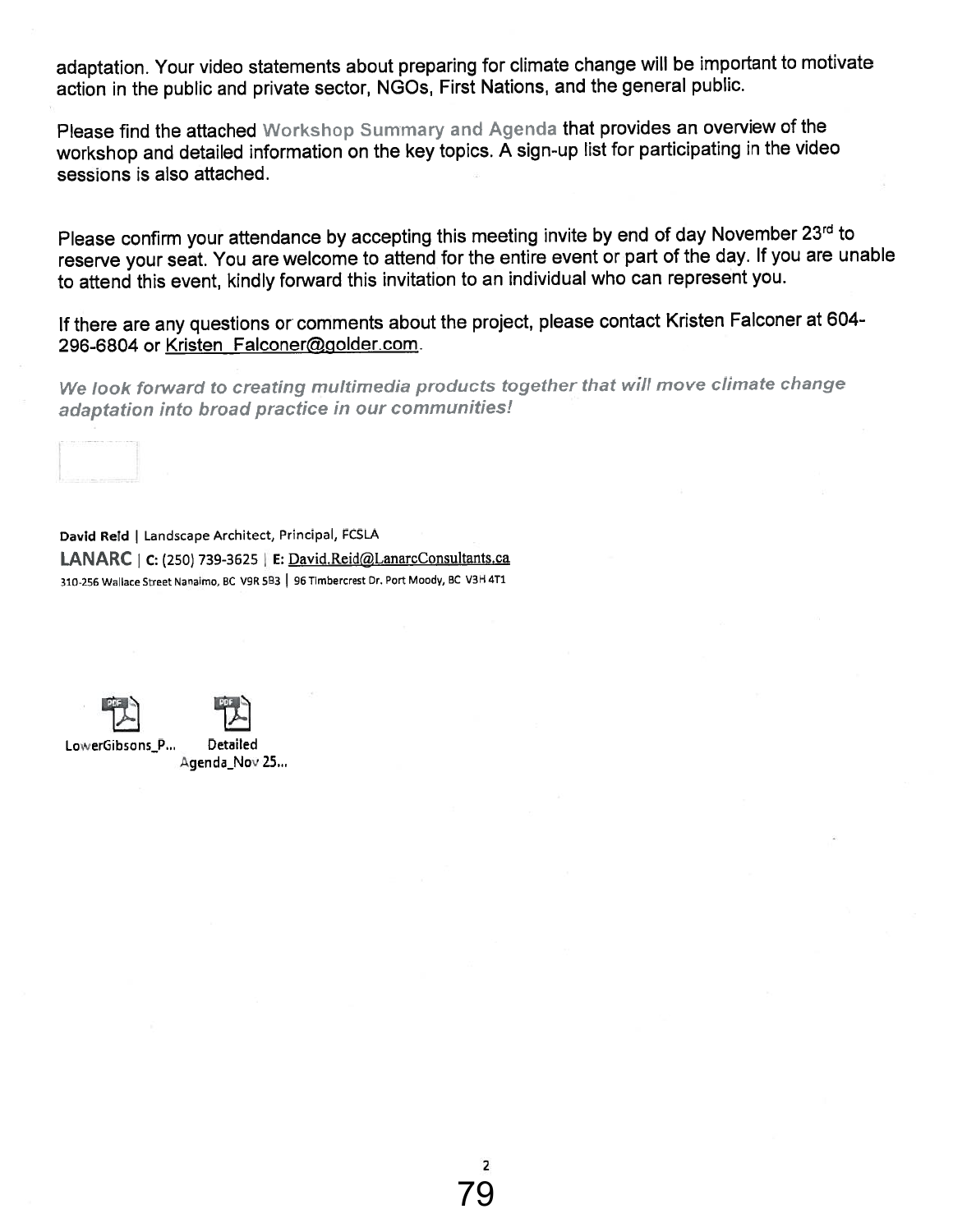# Detailed Workshop Agenda

| Time            | Activity                                                                                                                                                                                                                 | <b>Activity Leader</b>                                              |
|-----------------|--------------------------------------------------------------------------------------------------------------------------------------------------------------------------------------------------------------------------|---------------------------------------------------------------------|
| $9:00 - 9:25$   | Welcome and Introductions<br>"Implementing Change"                                                                                                                                                                       | David Reid/Aleta Crawford                                           |
| $9:25 - 9:45$   | The Context of Climate Change and Policy                                                                                                                                                                                 | <b>BC Ministry of Environment</b>                                   |
| $9:45 - 10:00$  | <b>BREAK</b>                                                                                                                                                                                                             |                                                                     |
| $10:00 - 10:15$ | Video Modules - Part 1:<br>Adapting to Climate Change: An Overview<br>ш<br><b>Coastal Adaptation Urban Case Study</b><br><b>COL</b><br>Coastal Adaptation: Raised Homes and Buildings<br>ш                               | <b>David Reid</b>                                                   |
| $10:15 - 10:30$ | Discussion on Video Modules - Part 1:<br>Strengths, Weaknesses, Gaps, Examples of Issues or Success Stories, Locations?                                                                                                  | <b>Rowland Atkins</b>                                               |
| $10:30 - 10:45$ | Video Viewing for Coastal Flood Modules - Part 2:<br>Green Shores, Coastal Dunes, and Wetlands<br>ш<br>Dikes, Levees, and Flood Walls<br>×.<br>Sea Level Rise Planning<br>ш                                              | David Reid                                                          |
| $10:45 - 11:00$ | Discussion on Video Modules - Part 2:<br>Strengths, Weaknesses, Gaps, Examples of Issues or Success Stories, Locations?                                                                                                  | <b>Rowland Atkins</b>                                               |
| $11:00 - 11:50$ | Introduction to Case Study<br>Background<br>ш<br>Identify Sea Level Rise Planning Areas, Options, and Resources<br><b>I</b><br>Land Use Adaptation Options to 2100 & 2200: Dialogue in Plenary<br>ш<br><b>Discussion</b> | <b>David Reid</b><br><b>Rowland Atkins</b><br>Video: Aleta Crawford |
| $11:50 - 12:00$ | <b>TOOLBOX DRAW</b>                                                                                                                                                                                                      | Aleta Crawford                                                      |
| $12:00 - 12:30$ | <b>LUNCH</b>                                                                                                                                                                                                             | Sponsored by BC Ministry of Environment                             |

80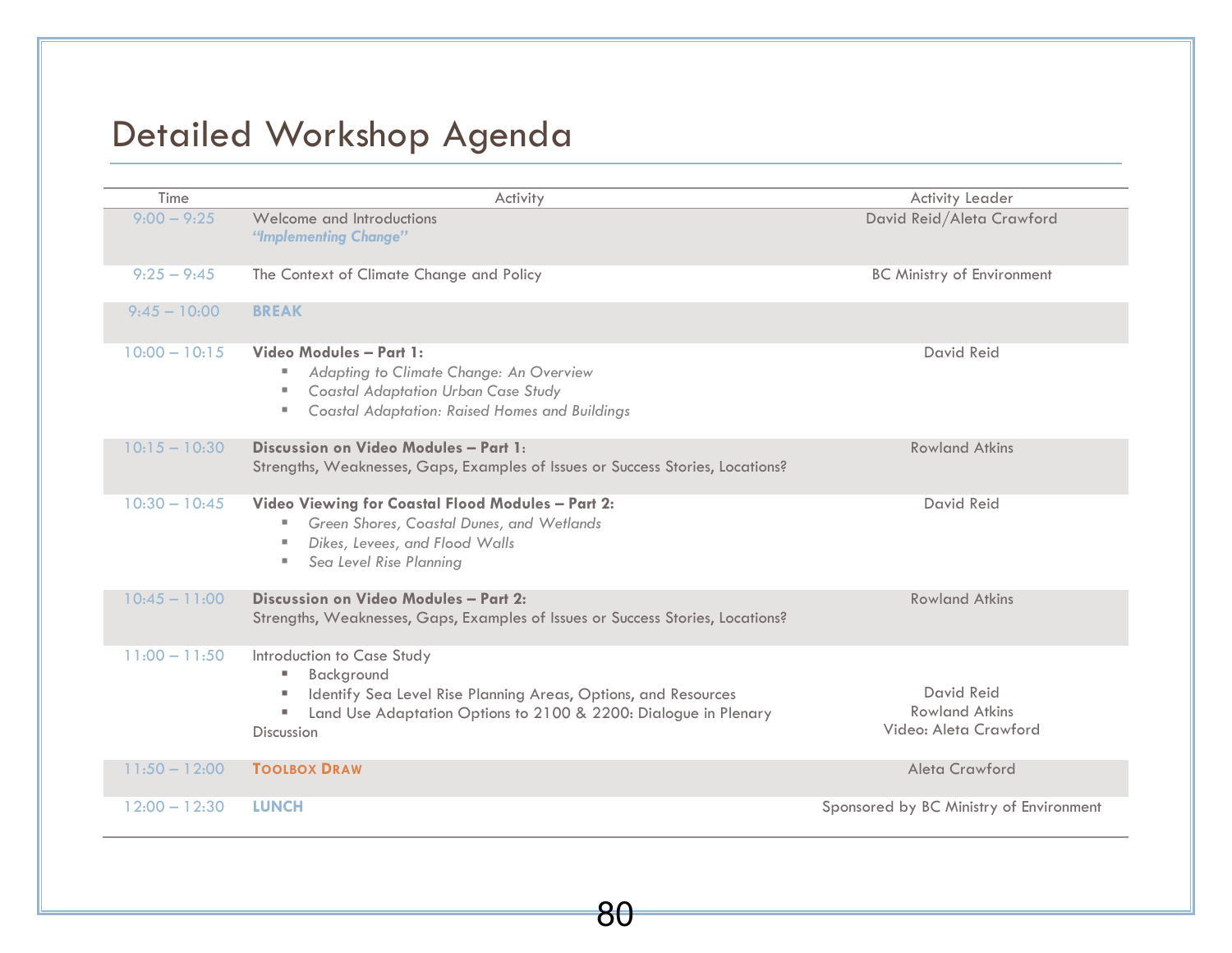| $12:30 - 12:45$ | Video viewing for Rainwater Management Modules - Part 1:<br>Adapting Through Rainwater Management: Why? How?<br>Absorbent Landscapes at Home                        | David Reid                                       |
|-----------------|---------------------------------------------------------------------------------------------------------------------------------------------------------------------|--------------------------------------------------|
| $12:45 - 1:00$  | Discussion on Rainwater Management Modules - Part 1:<br>Strengths, Weaknesses, Gaps, Examples of Issues or Success Stories, Locations?                              | <b>Rowland Atkins</b>                            |
| $1:00 - 1:15$   | Video viewing for Rainwater Management Modules - Part 2:<br>Rainwater Management for Parking Areas<br><b>Rainwater Management for Streets</b>                       | David Reid                                       |
| $1:15 - 1:30$   | Discussion of Rainwater Management Modules - Part 2:<br>Strengths, Weaknesses, Gaps, Examples of Issues or Success Stories, Locations?                              | <b>Rowland Atkins</b>                            |
| $1:30 - 2:00$   | <b>CCIAD RESOURCES</b>                                                                                                                                              | <b>BC Ministry of Environment/Aleta Crawford</b> |
| $1:30 - 4:00$   | Separate Video Sessions (Please refer to section below.)                                                                                                            | David Reid (backstage)                           |
| $2:00 - 2:15$   | <b>BREAK</b>                                                                                                                                                        |                                                  |
| $2:15 - 2:30$   | Video viewing for Water Conservation Modules:<br>Adapting Through Water Conservation: Why? How?<br>Outdoor Water Conservation<br><b>Rainwater Capture and Reuse</b> | <b>Rowland Atkins</b>                            |
| $2:30 - 2:45$   | <b>Discussion for Water Conservation Modules:</b><br>Strengths, Weaknesses, Gaps, Examples of Issues or Success Stories, Locations?                                 | <b>Rowland Atkins</b>                            |
| $2:45 - 3:15$   | "SPEND YOUR MARBLES" GAME: A PRIORITY SETTING ACTIVITY                                                                                                              | Aleta Crawford                                   |
| $3:15 - 4:15$   | "MAKE YOUR OWN MOVIE" Answer a key question in small groups.                                                                                                        | Introductions by Aleta Crawford                  |

81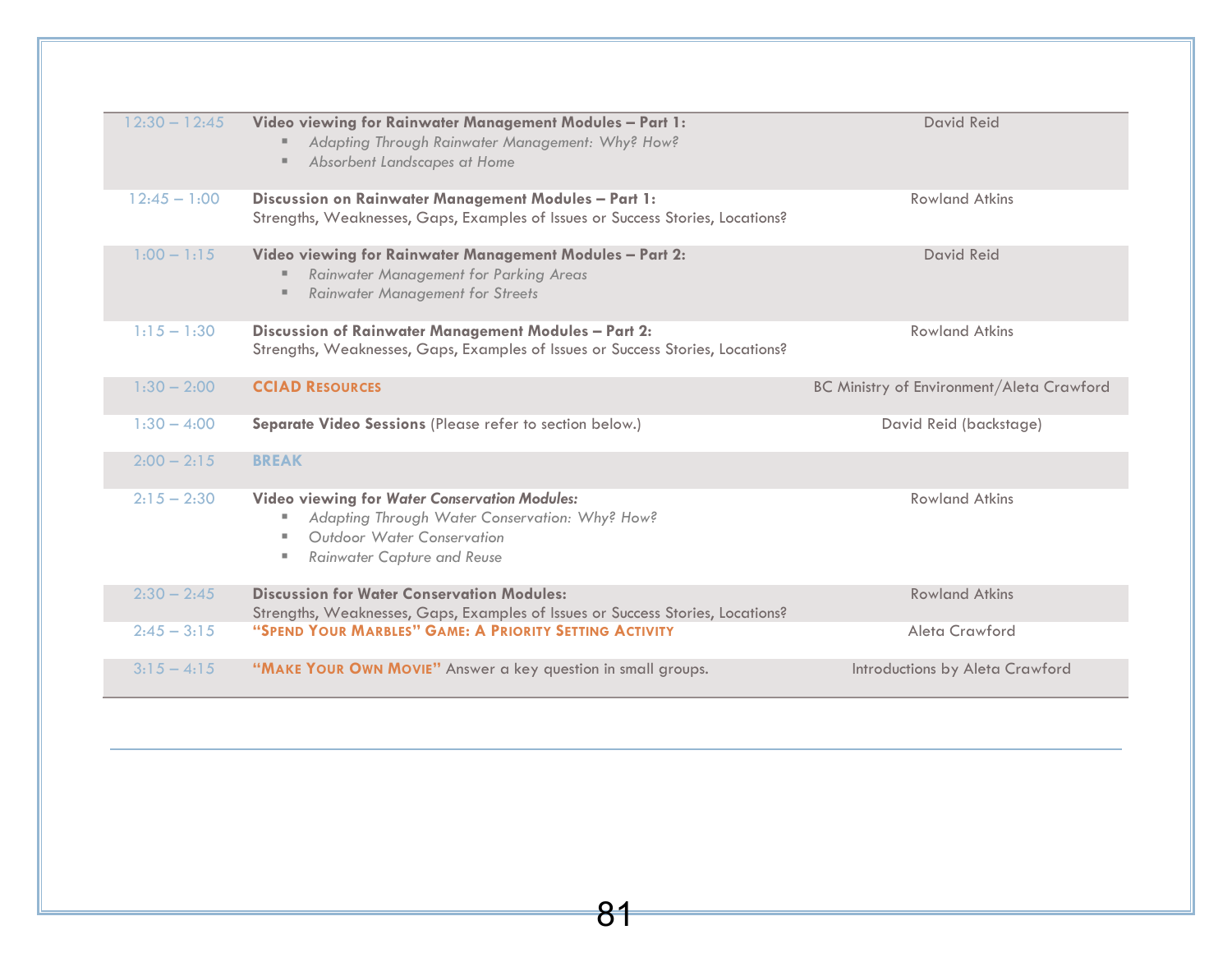## Separate Video Session (Green Screen) Opportunities

#### **Notes to Speakers:**

- 1. You will be in front of a green screen. Please do not wear any clothes that are bright yellow/green (chartreuse).
- 2. Wear what is normal for you! You will have a wired lapel microphone placed near your heart. If there is a pocket, lapel, or blouse-fold, that helps.
- 3. Choose a key topic and think through your comments in advance. We are open to you ad-libbing if prepped. Humour is always welcome as is optimism!
- 4. It's often better to write out your comments in advance, just to clarify them in your mind. Aim for about 30 to 60 seconds in comments and in short clips of a sentence or two. Normal speech is about 150 words per minute so try not to have statements longer than that. Be motivational!
- 5. If you prepare your comments in written form (e.g. in Word) before end of Monday, email them to us and we will have them loaded in a teleprompter over the camera lens. That way, you can read them like a newscast. Even if you are speaking without the teleprompter, please look right into the camera lens – that is your audience!
- 6. You may choose to speak 'in principle' or 'by example'. If there is an example site you wish to feature, please identify where so we can put you digitally in front of that site using the green screen replace function. If you have a photo of the site (which is at least 1920 x 1080 pixels or higher resolution), please bring it.
- 7. You will be asked to sign a video release form to let us use your image and words. On that release form, please tell us how you would like to be identified with a label over your video (e.g. your name, your title). You could choose to be identified by name only (speaking personally), by profession (e.g. engineer) or by your organization (e.g. Town of . . . )
- 8. We will allow 15 minutes of 'studio time' for your statement. That will allow for several takes. So relax . . . the first take isn't the last!
- 9. We've listed some known gaps in our video library below and some topics and people that would be extraordinarily relevant if they will share their thoughts. But we will attempt to videotape all those who wish to make a serious statement in the following slots. More informal statements will be a part of group engagement events throughout the day (e.g. Case Study Discussion, Make Your Own Movie).

8ź